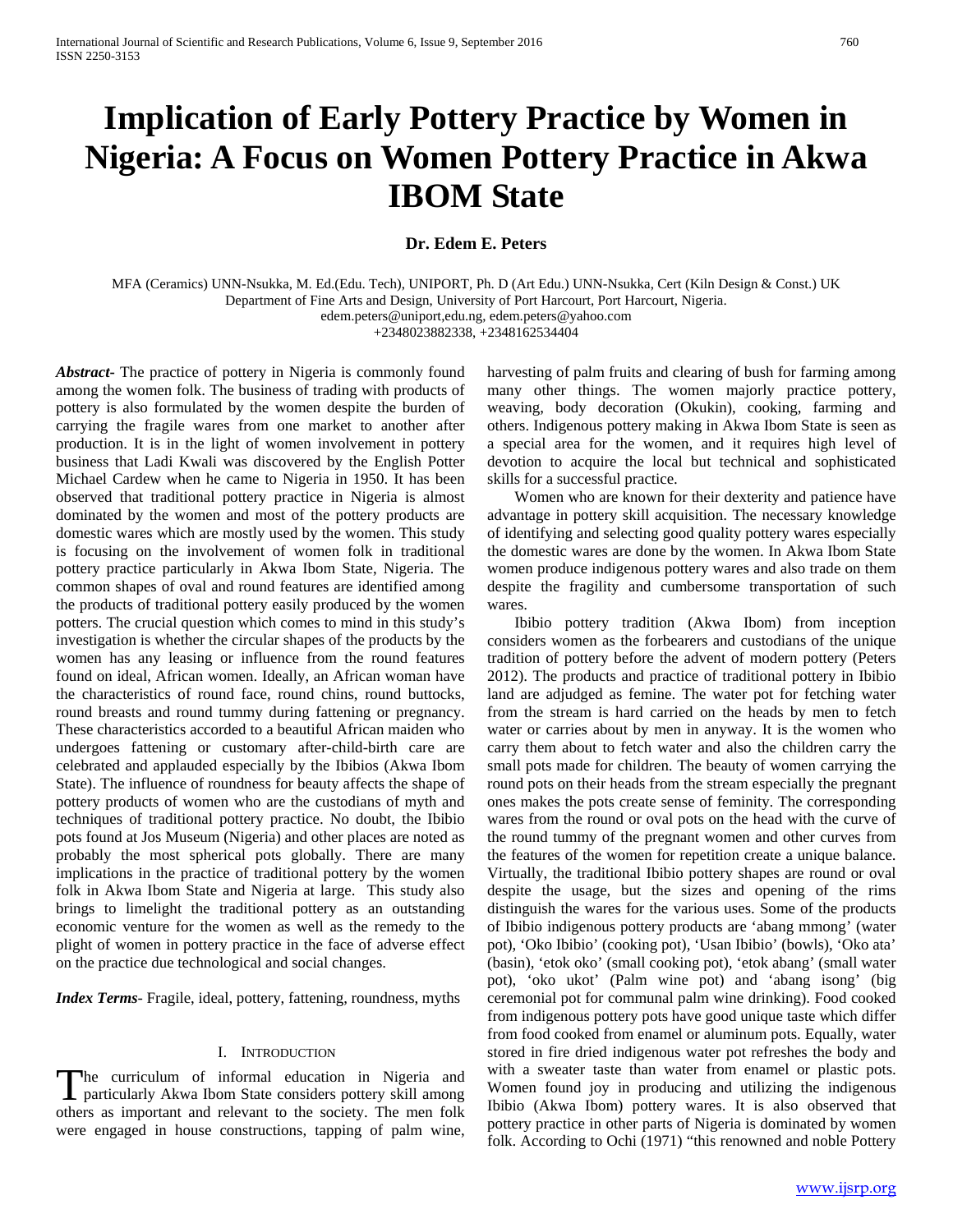craft may not live day longer than the women who currently engage in it." Ali (2011) confirms this assertion by noting that out of numerous pottery communities in Igbo land only Afikpo, Inyi, Ishiagu and few others still practice traditional pottery and the craft is left in the hands of elderly women. Ecoma (2011) sees Ishibori women pottery practice and their pottery wares as reflecting the item and values of the culture in which they are made and liken them to these of Nok, calabar, Igbo-Ukwu of Ife and others.

# II. MYTHS SURROUNDING WOMEN DOMINATION OF POTTERY PRACTICE IN AKWA IBOM

 The practice of pottery by women and the different techniques except the varying designs used by the women potters in Akwa Ibom seem to be closely related to what other African women are doing. Different pottery communities in Akwa Ibom hold to some beliefs that their pottery practice is unique to them alone. They claim that their ancestors handed the skill of pottery to the women folk and not the men. Peters (2012) observes,

 *The issue of initiating newly married young women into the pottery craft society entailed serious maintenance of aged long secrets involving their pottery production techniques. It is undisputed to know that members of such organization in the near-by-villages are ignorant of the techniques and certain tools for some designs used by the people in Ikot Ebom Itam. Some people in this village still believe that pottery techniques were handed frown to them by their great ancestors who lived since the advent of formation of the raw material 'clay' in the area. This claim still ascertain that the practice of pottery in Ikot Ebom Itam village pottery tradition by the women started from time immemorial.*

 Many pottery communities in Akwa Ibom State share similar myths about pottery practice with Ikot Ebom women potters. This belief is likely as a result of the fact that they were born to see their great grand mothers, grandmothers and mothers practice the pottery craft. According to an over 80years old Elder Okon Anyang who was one of the most outstanding elders in Ikot Ebom village, and whose grandmother and mother were experts in the pottery craft, he said "anybody become anything in the area as a result of this old time pottery craft. Since every family in those days was engaged in the pottery business, everybody was therefore benefitting from the art either directly or indirectly (Peter 2012:10). In all the traditional pottery communities in Akwa Ibom State, the practice was pottery skill was practiced by only women since they believe it was handed down to only the women from the ancestors. Some of the pottery communities are: Ikot Ebom Itam in Itu Local Government Area, Ikot Ebidang in Onna Local Government Area, Mbiafun in Eastern Ibibio Ikono, Edemekpat in Etinana Local Government Area, Mbon Ebre in Oruk Anam Local Government Area, Ikot Abasi No. 1 in Etinana Local Government Area, Edeobom in Uruan Local Government Area, Ukpom in Oruk Anam Local Government Area, Ikot Ebekpo in Eket Local Government Area and Ikot Ekwere in Itu Local Government Area. There are many taboos, acts and superstitions attached to the indigenous pottery practice probably to certify or claim that the indigenous pottery practice is exclusive for women. According Mrs. Eno Edem who also hails from Ikot Ebom Itam, "Women potters in Ikot Ebom Itam and Ikot Ekwere dressed half-naked while quarrying the clay from the clay site". This was customary to the women potters and it was probably to scare the men folk away from the site or an easy way to escape any unforeseen accident. Although men were not allow to quarry clay or practice indigenous pottery, but were always called upon to rescue accident victims at the ravine clay site.

# III. AFFINITY OF WOMANHOOD WITH INDIGENOUS POTTERY SHAPES AND PRACTICE

 There is a strong cultural relationship between Nigerian women and pottery practice. Eluwa et al (1988:83) observes that "pottery involved intricate process and was usually produced by women. Different sizes and shapes of pottery were made by Nigerian women for different uses. There were the small mouthed pots for fetching water from streams, the wide mouthed ones for storage and cooking, and those that were used as plates and bowls. Certain pots were also used for ritual purpose and in Borno, it is believed that the 'sao pots' were originally used for burial. Pots could also be identified by their colour. Some were grey block, brown, red or black". Clay which is the basic raw material for pottery making has many colours and usages. Almost all the indigenous activities which involved the use of clay are predominantly practiced traditionally by the women. The various colours of clay are white, brown, red, gray, yellow and black and this depends on the clay site. Among the activities which involved the use of clay and dominated by the women are: body painting/decoration using white clay, red and yellow ochre, traditional house building and painting; medicinal use of clay; traditional fire chambers for cooking, pottery production especially the domestic wares, and trading with clay products. The activities of women with clay products create affinity between them, especially in the production of pottery domestic wares, usage and trading with the wares. The various indigenous pots produced by the women and their designs using local motifs are testimonies to their expertise in traditional pottery practice.

 Eluwa et al further states that "the most popular method was the coil method in which coils of the prepared clay were added progressively until the maker came to the required height. While still wet, the pot was decorated with designs or motifs. Some people used maize husks to roll over the surface of the unified pot. It society of pots on display at the Jos Museum reflect the emphasis on surface decoration". While the display of unique pots with unique shapes and decorations at the Jos Museum worth something to remember, Peters (2012:9) posits that "the Ibibio water pots 'abang mmong' is noted as one of the most spherical pots in the world. The Ibibio pots from different parts of Ibibio land such as Ikot Ebidang are seen in most museums in the country for instant the Jos museum" The pots in the museum which are indigenous are produced by women. The Ibibios (Akwa Ibom State) are known for high quality pot production by the women. The cultural symbol of a young girl with decorated calabash to depict an indigenous symbol from Northern Nigeria is similar to an Ibibio cultural symbol of a young girl with a decorated clay pot which is a pride to the people. In Akwa Ibom State pot was dear to the heart of the people especially the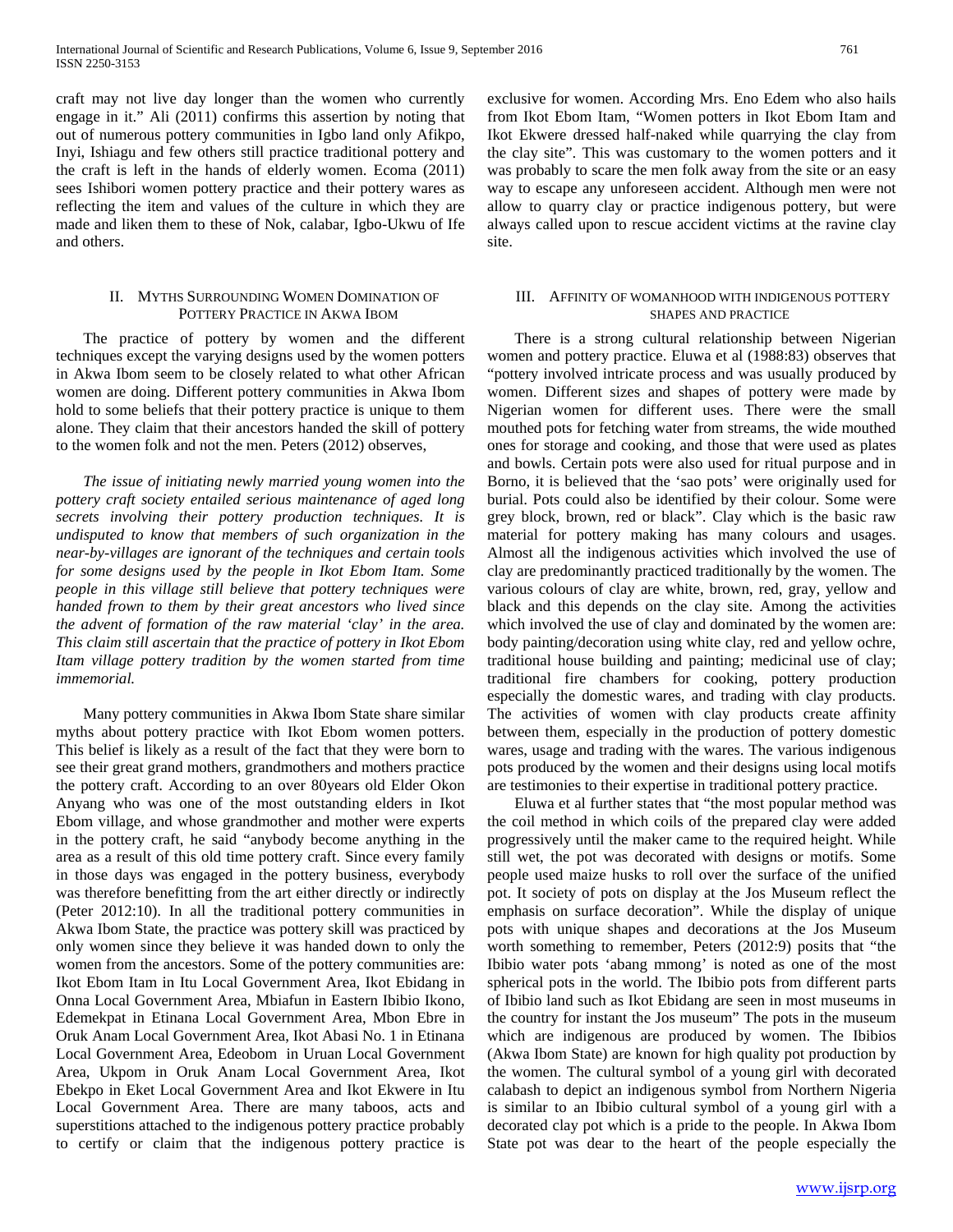women before the advent of plastic and metal pots. The close relationship between the women and indigenous pottery can not be overemphasized. Pots were produced for the youths and women respectively for fetching water. Women produced pots and also admired them, while the round shape of the indigenous pots resemble some femine features.

## IV. INDIGENOUS POTTERY AS AN OUTSTANDING ECONOMIC VENTURE FOR THE WOMEN

 Women potters enjoyed enormous benefits and co-operation among themselves in the course of producing and communal firing of their pottery wares, as well as trading with the indigenous pottery products. Social relationship and monetary benefits were often associated with every activity of pottery of practice by the women.

 *Statistics are not available to show the number of pots made by an individual but it must have been very high enough to allow for local and long-distance trade in pottery. For example Ibeku women were known to have sold their pots in markets as far away as Ntigha in Ngwaland. However pots are fragile wares and occupy more space when finished. This certainly limited the sale of pots to those markets to which women could carry them safety stocked in the long baskets. In the 1950s, pots produced by Ishiagu women were transported by rail from Afikpo-round to other railway towns in the then Eastern Nigeria (Eluwa et al 1988:83).*

 Pottery making was a dignified occupation of women in Nigeria about a hundred years ago, but the advent of new containers with plaster as metal has replace some pottery products.

 Uzzy, F. O. (2014: 149) observes that "Oka which is used to be a pottery village near Benin has been taken over by modernization, making it difficult for potters to carry out open air firing, while clay which used to be gotten free is now very expensive and difficult to get." The ignoble expensive of women potters in Nigeria and particularly in Akwa Ibom State adversely affected the indigenous pottery which was an outstanding economic venture of the women. In Oku, the mass production of traditional pottery flask and coolers dropped drastically because of alternative products as investigated by Uzzi. Ekwere (2002) says that "Our domestic markets have witnessed the influx of industrial containers such as aluminum pots, pans, plastic plates, buckets and basins porcelains and enamel wares". This observation by Ekwere in Akwa Ibom State market and in Nigeria at large supports the claims by Uzzi of the near extinct of Local pottery wares in Oka near Benin City in Edo State. Another view by Udeme (2006) still asserts to the reason for abandonment of pottery practice and products in recent times as so indicated:

 *The introduction of Christianity and formal education has had a serious effect on the traditional pottery. New converts were made to believe that everything indigenous is fetish. For this reason the converts stopped making pots.*

 Many issues culminate to act as barriers in the production of traditional pottery wares by the women potters in Akwa Ibom State and other parts of Nigeria. The mentioned barriers were not calling for a close door to pottery practice by the women but rather a change in approach to the practice to meet up with other changes in the society.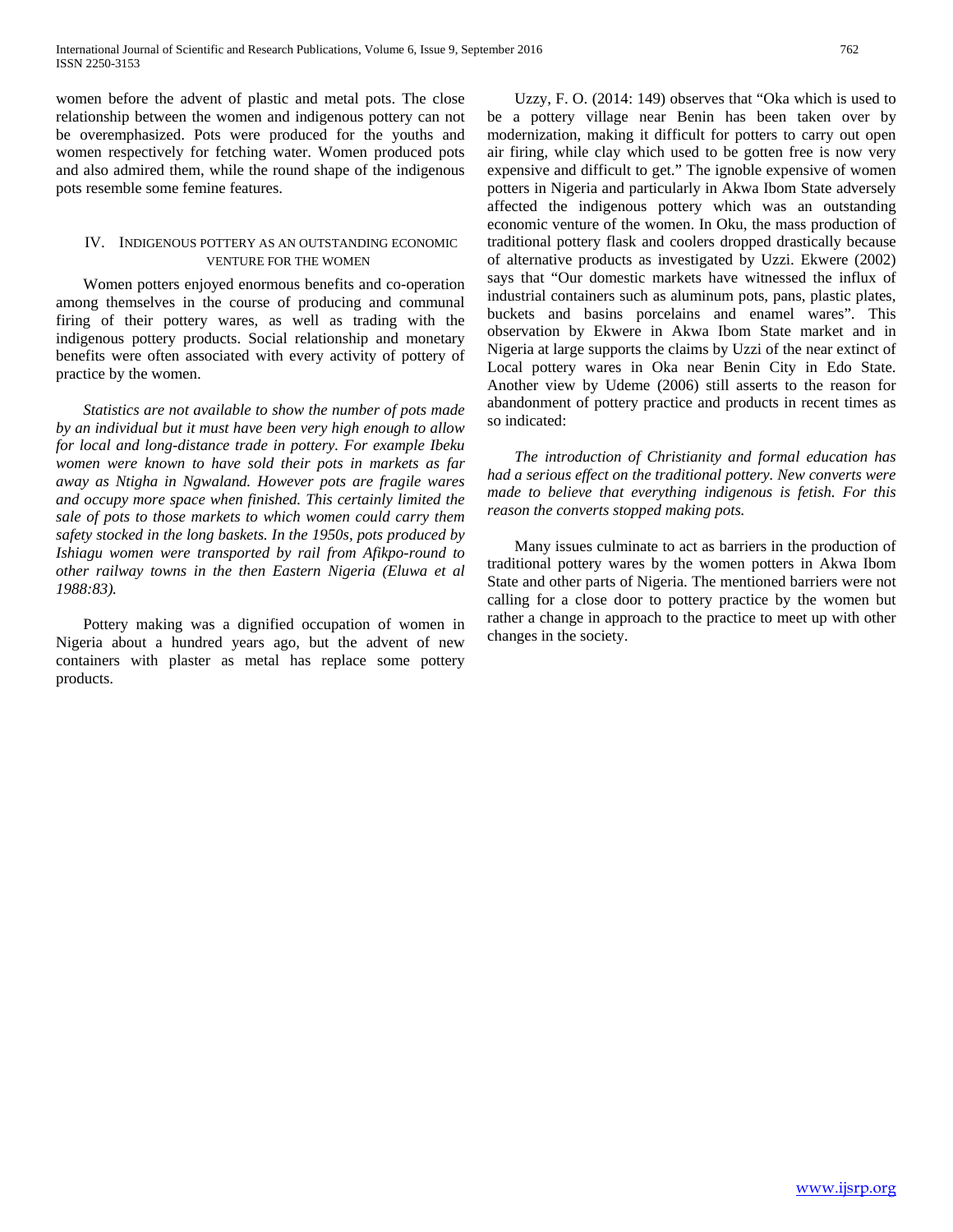



www.alamy.com - AXTY6E





www.alariy.com - BX3099H



**Indigenous Pottery Practice in Different Parts of Nigeria** *COURTESY OF GOOGLE.COM(2016)*